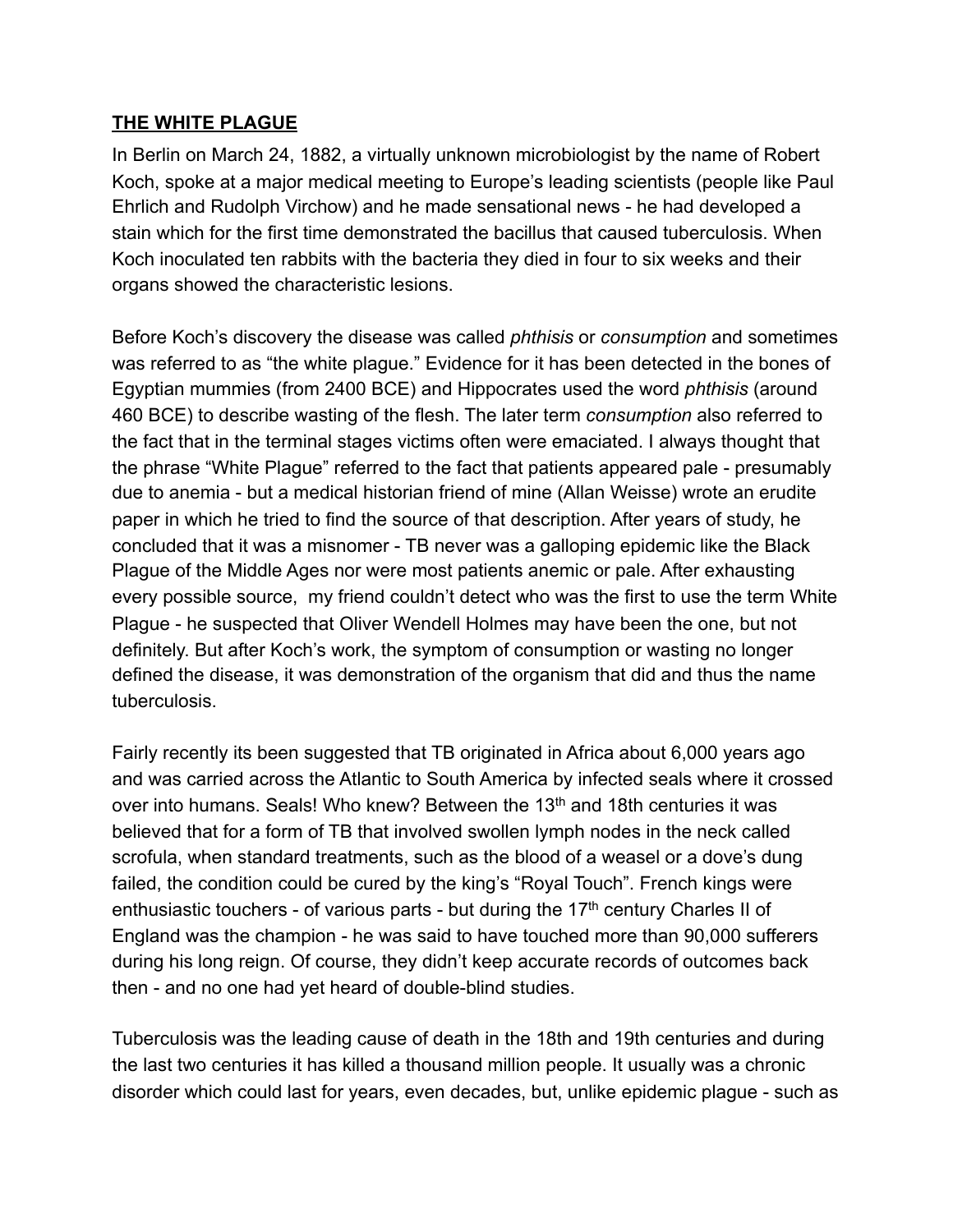the Black Plague of the 14th century or Ebola in this century - it usually seemed to attack just one person at a time. The symptoms could be subtle or entirely absent - perhaps only a pale complexion or flushed face, night sweats, a persistent cough with specks of blood on the pillowcase or handkerchief. Conventional wisdom held that there was a hereditary predisposition that was provoked by such things as bad air (miasma), early marriage, strong liquor, tight lacing, too much or too little exercise, lack of sleep, failed love, self-abuse, winter winds, living in cellars, vampires. But these factors aside, unlike other contagious diseases, TB wasn't transmitted by fleas, bugs - or vampires but through droplets spread human to human by coughing or sneezing.

In his book *So Has a Daisy Vanished* George Mamunes made the case that Emily Dickinson probably was infected and fearing that her time was limited, described herself as a "wounded deer." This may have influenced her solitary life choice and also her poetry which had frequent obscure references to death. Mamunes described how early in life and just as she was embarking on her solitary poetic life, Dickinson suffered from repeated episodes of sickness that were suggestive to observers at the time of tuberculosis - she was pale, thin and subject to fits of coughing. Several family members, including her invalid mother, as well as the only man with whom she seems to have had an intimate relationship, all had died of consumption. When Dickinson died at age 55 in 1886, the death certificate said the cause was Bright's Disease (kidney failure) but modern scholars have suspected that wasn't all. (Indeed TB sometimes effects the kidneys.) Mamunes pointed out that although TB was never directly mentioned in her poems, Dickinson chose to write "on a slant" - obliquely, indirectly, only providing hints - and that's what makes reading her poetry so challenging.

#### I

n his book George Mamunes told a story about when Frederic Chopin was diagnosed with the disease in 1838 he was sent to Majorca for the mild climate. The French didn't believe that TB was contagious but the locals thought differently and when they discovered that he was consumptive, they wanted nothing to do with him. Chopin tried to hire a carriage to Palma where he could board a ship home, but no one would carry him so he had to travel by wheel barrow. As his companion George Sand wrote, "We boarded the only steamship that comes to the island and which is used to transfer pigs to Barcelona. There was no other way to move out of this wretched country. At the time of leaving the inn in Barcelona, the innkeeper wanted us to pay for Chopin's bed under the pretext that it was infected and that the police had ordered burning it." This story differed from the usual narrative of Chopin's life and latter day historians have questioned whether Chopin actually died of TB. Several years ago his body was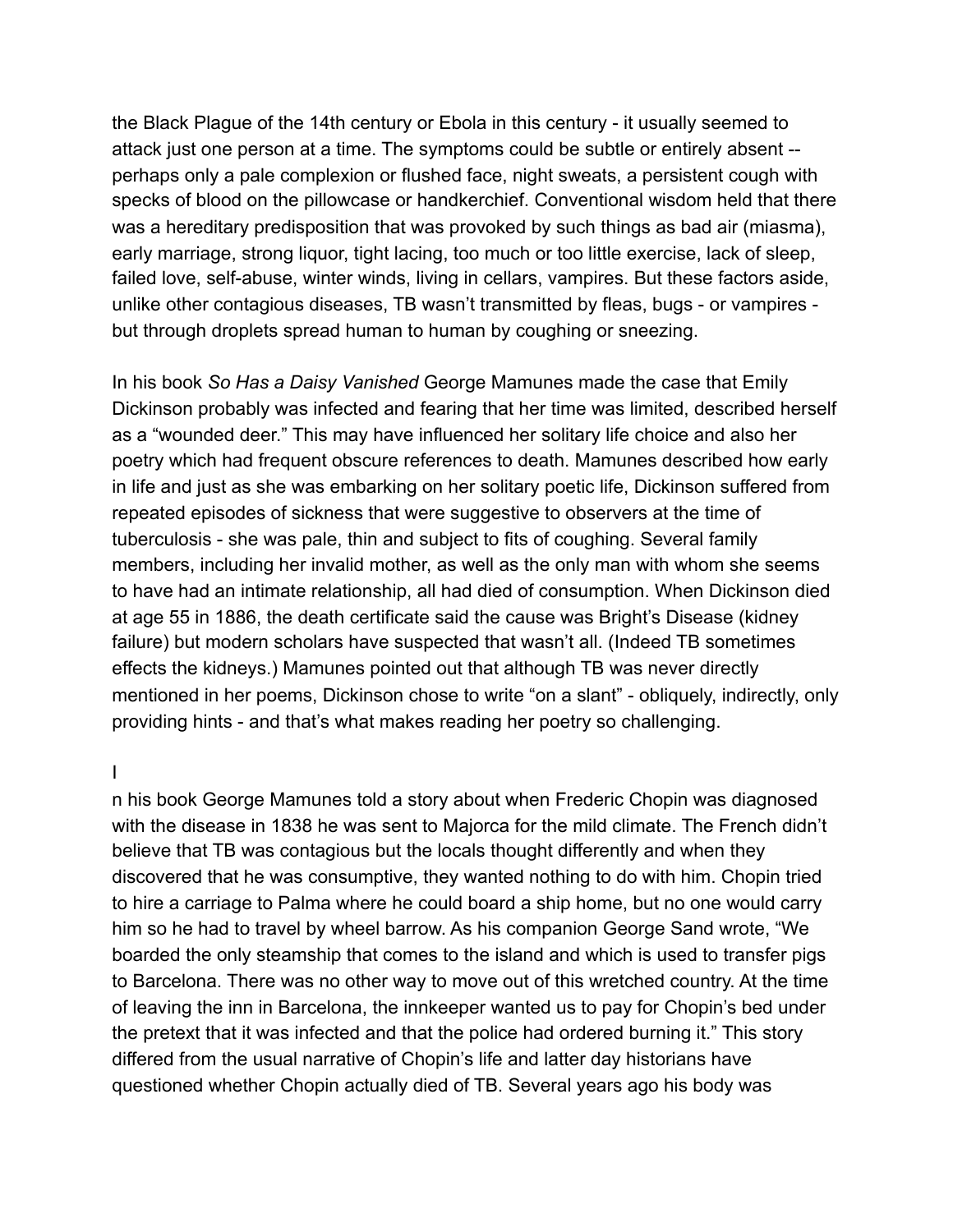exhumed and examined but wasn't dissected so the final diagnosis remains in doubt. But even George Sand's account of the Majorca illness is inaccurate, it's true that differences of opinion about cause and susceptibility to TB persisted. Some fifty years later, when Koch's animal experiments confirmed that the disease was contagious, even he believed that what he called "the seed" wouldn't cause disease *unless* the "soil" was receptive – in other words that certain people – perhaps like Emily Dickinson -- are predisposed, and perhaps they are - only now we call it "immune deficiency."

Novels and operas were filled with gaunt, coughing, slowly dying consumptives.There were all the characters on Thomas Mann's *Magic Mountain,* Little Eva in *Uncle Tom's Cabin* and perhaps Jane Eyre. TB wasn't perceived as repulsive or immoral; in fact, somehow it seemed ennobling or romantic; its victims were long suffering – such as Violetta in *La Traviata* and Mimi in *La Boheme*. Some believed that consumption heightened the senses and spurred creativity and among the literati thought to have TB was John Keats (who died in 1821 at age 26) and Shelley, Browning, Thoreau, Whittier, Moliere, Balzac, Kafka, Jane Austen, Elizabeth Barret Browning, the Bronte sisters, D.H. Lawrence, Robert Louis Stevenson, Edgar Allen Poe, Stephen Crane - and those were just the writers!

Many victims had no faith in doctors or treatment. The British short story writer Katherine Mansfield wrote in her diary (1919) "Saw the doctor - a fool." The next day: "Saw two doctors - an ass and an ass." Three years later: "It's all sham. It amounts to nothing." Fed up with conventional doctors, Mansfield submitted to X-ray irradiation of the spleen from a Russian emigre for an exorbitant fee, but she felt sicker from the treatment than from the disease. Next she turned to a mystic from the Institute for the Harmonious Improvement of Man and lived there during the last months of her life before dying of a massive hemoptysis at age 34.

Anton Chekhov, himself a doctor, wrote to a friend in 1891, "The idea of having to undergo treatment and fuss over my physical condition produces in me something akin to revulsion. I'm not going to be treated." Chekhov, tried to hide his TB from others because it was a social stigma. But Chekhov said to his wife (1899), "I feel as though I'm in prison and full of rage, terrible rage." Franz Kafka wrote "Above all the fatigue is increased. I lie for hours in the reclining chair in a twilight state. I am not doing well, even though the doctor maintains that the trouble in the lung has remitted by half. But I would say that is far more than twice as bad. I never had such coughing, such shortness of breath, never such weakness."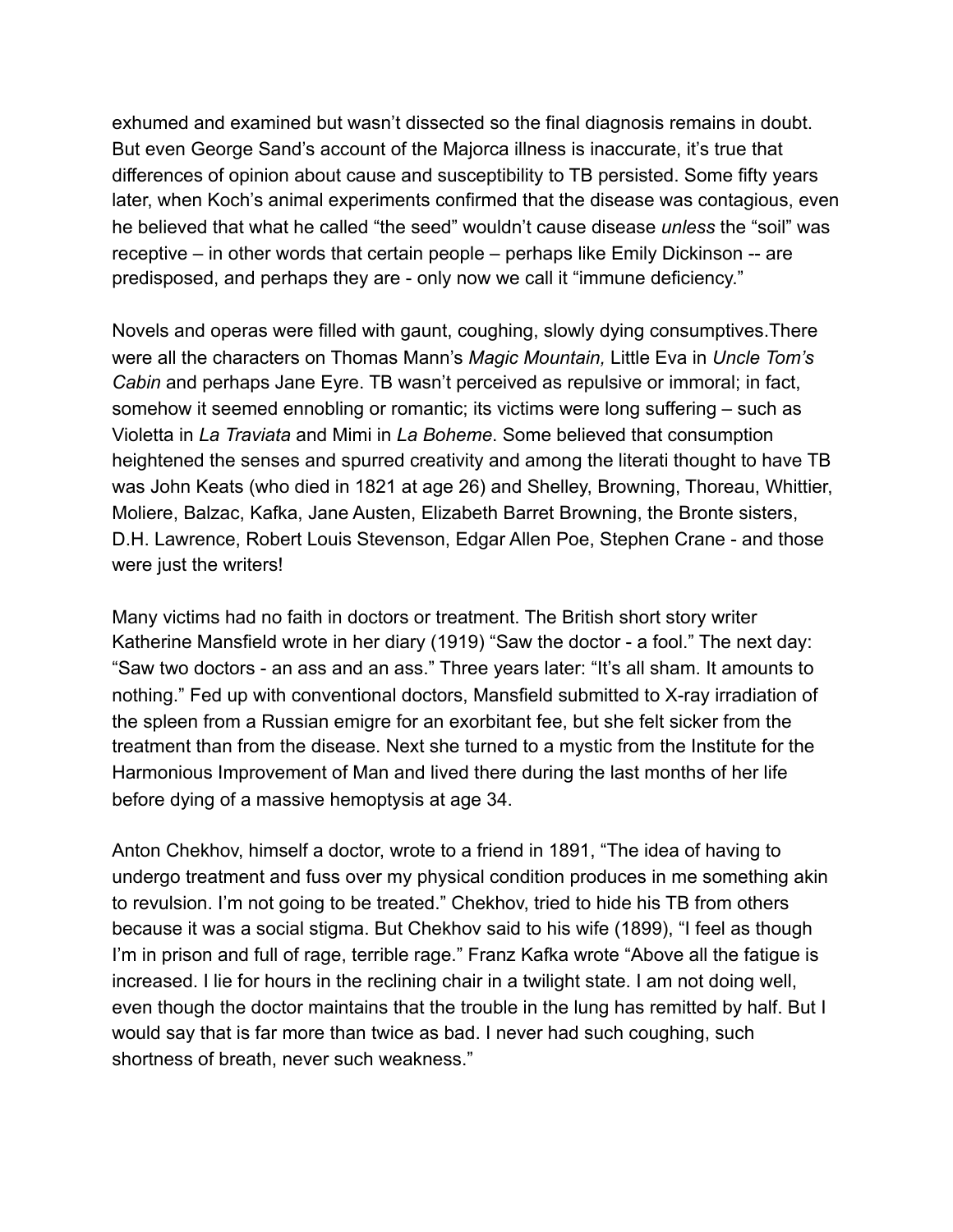## **THE SANITORIUM MOVEMENT**

Lacking any effective treatment, during the 1830s consumptives went to sea as sailors or whalers or voyagers. Some went west to farm or pan for gold, or to live a strenuous outdoor life. During the 1870s the emphasis shifted – especially for those with advanced disease. The sanatorium movement which began in Europe was based on the principle that consumption could be treated by rest, fresh air, plenty of sunshine and for those who were able, an active outdoor life style. (There were fears that as a sickly child Theodore Roosevelt may have been coming down with TB and he this led to his strenuous life.)The terms sanitarium and sanitorium are often used interchangeably, but there is a difference; the former is more a health resort, the latter a medical facility primarily for tubercular patients. Both words are derived from Latin - sanit**a**rium comes from the word *sanitas* which means health; sanit**o**rium comes from the word *sanare* meaning to cure or to heal. So in the context of this discussion, the more appropriate word is sanitorium but you see both spellings used.

During the late 19th and early 20th century, health resorts flourished in the mountains of Switzerland and the pine forests of Finland and there probably were at least a thousand facilities in the world. Not all were idyllic - many were crude shacks or cottages - but all were self-contained communities where infected patients were isolated from society. Sometimes they were referred to as "waiting rooms for death." Switzerland was among the most popular locations for those who could afford it. Starting in 1868 several sanatoria opened near Davos and in 1912 when the wife of the German novelist Thomas Mann developed chest symptoms she was admitted to a luxurious facility there. After Mann visited her there for several weeks, he wrote the dense 700+ page novel *The Magic Mountain* (1924) in which sanitorium life was depicted as a microcosm of European society in the years just before the outbreak of World War I.

Thomas Mann didn't anticipate that the book would amount to much but it is considered to be his finest work and one of the great novels of the 20th century. It tells the story of a young engineer Hans Castorp who traveled to Davos to visit his sick friend at the chic Berghof sanatorium which was a fictitious composite of several places. Shortly after Castorp arrived he developed a mild fever and the doctors convinced him to stay for "the cure" and instead of staying three weeks he remains for seven years. In fact, TB is never specifically mentioned in the book. Life at the Berghof seemed to stand still and revolved around heavy meals with lots of butter and milk, hours of rest, love affairs and walks in the woods.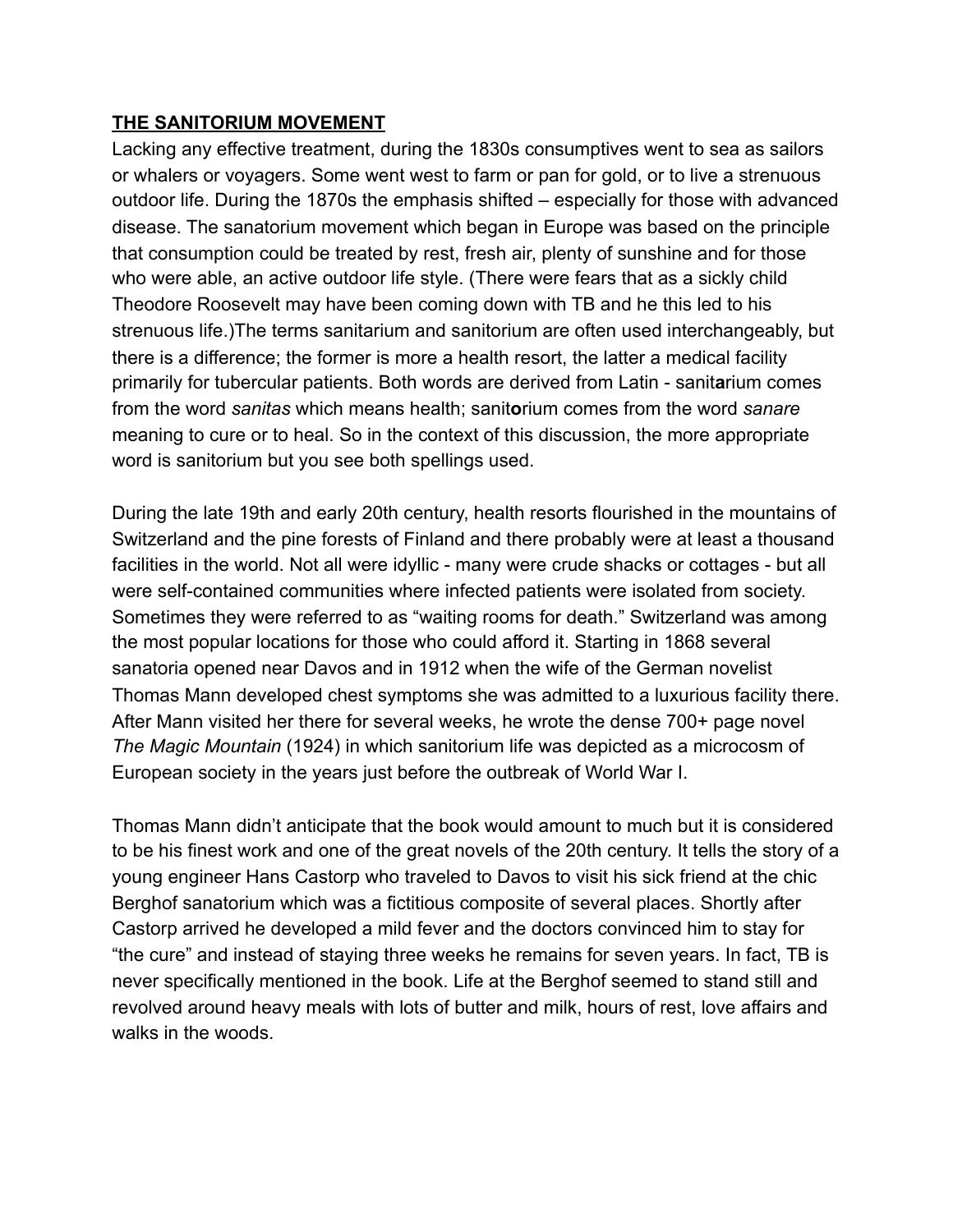On the other hand ife in American sanatoria was more spartan than in the chic European spas. Here's a contemporary description of what it was like in one place:

 *The majority of patients were in the age group 20-35 years. The basic remedy was bed rest in its most stringent form: 24 hours flat. Meals were spooned to each patient by registered nurses, bed baths and the universal bedpans were imposed on these youngsters who looked and felt normal but who had shadows - even small shadows - on their chest X-ray films. All this in an effort to halt the persistent and almost inevitable trend for such small lesions to advance and destroy the patient. The average patient spent more than a full year in bed, many others much more. Careers were abandoned, marriage was discouraged and pregnancy virtually forbidden. Stress in any form and to any degree must be avoided.* (Ryan, p. 27)

Every aspect of life was tightly regulated by the medical and nursing staff. The chief physician was called the Superintendent which was an apt term because he literally commanded every aspect of life within his domain. The matron usually was a disciplinarian and patients were virtual prisoners. They were there to follow orders. Although death was omnipresent, it couldn't be discussed. Patients would sit for hours at a time on sleeping porches - and in all weather. The regimen emphasized developing a patient's character and determination in fighting the disease and encouraged to think positively. Nevertheless there was an illicit underground culture of death -- breaking rules and covert sexual liaisons were commonplace.

## **DRS. LOOMIS AND TRUDEAU**

During the late 19th century many Easterners with chest symptoms fled west. By 1900 they accounted for a quarter of all the newcomers to California. Some sought the warm, dry climate of the Southwest or the mountain air of Colorado, but two physicians, Alfred Lebbeus Loomis and Edward L.Trudeau, advised consumptives to go north - for them the cold, damp winters were no deterrent; it was the *pure* air and the opportunity to camp or tent, or hike and hunt, that was therapeutic.

**Alfred Loomis** was born in Bennington, Vermont in 1831. He was a seventh generation descendant of an English woolen draper who arrived in Boston in 1638 and settled in Windsor, Connecticut. There were many cases of consumption in his family - including his father, mother, brothers and sisters - and as a child he was convinced that he wouldn't live to be over thirty. As a young doctor in New York City Loomis was exposed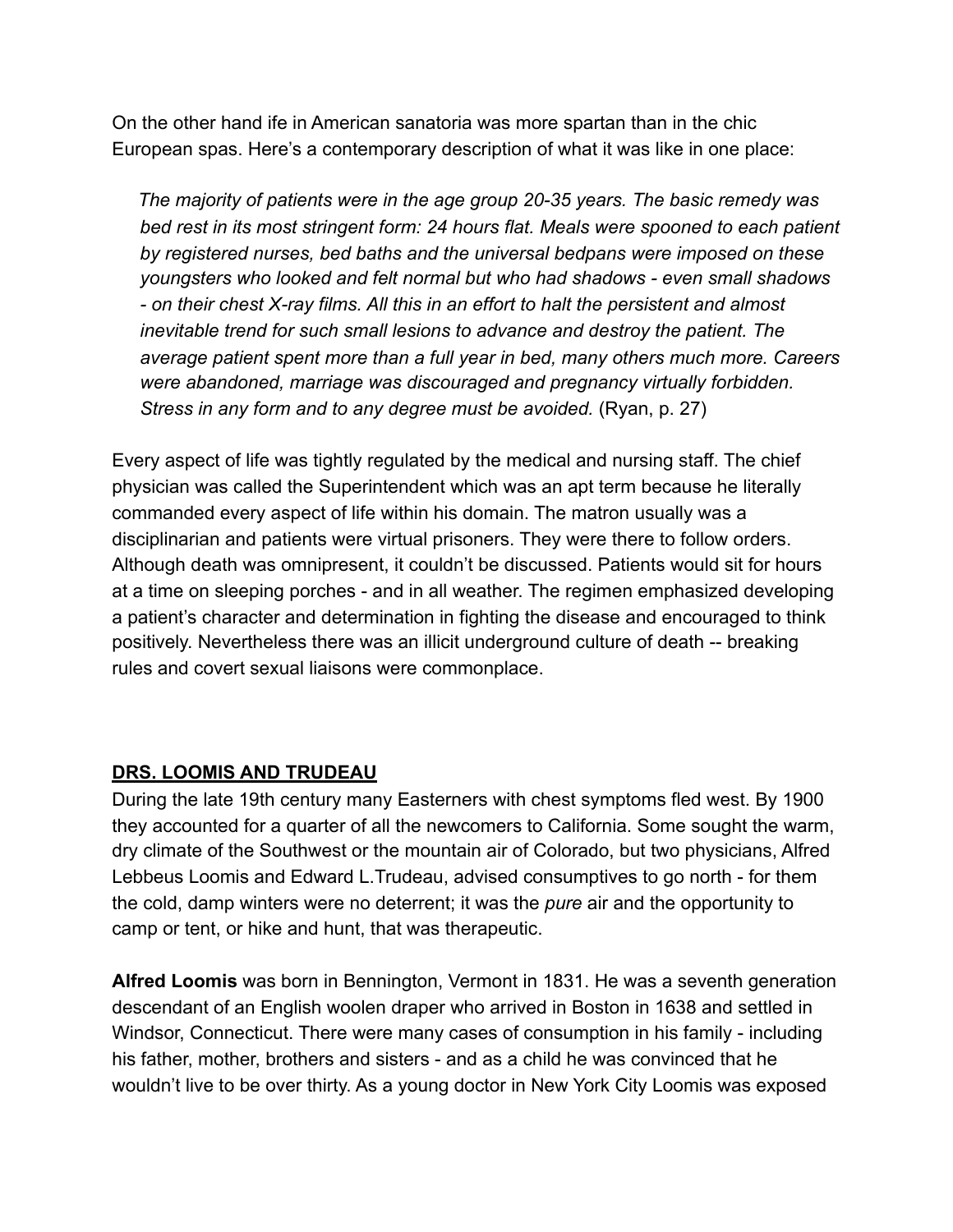to plenty of coughing and spitting in tenements and hospitals on Wards and Blackwell's islands. He first contracted symptoms of consumption in 1867 when he was 35 years old and had just been appointed to the faculty of Columbia P&S. However, after a six month sojourn tenting in the dense forests of upstate New York, he wrote, "I overcame my [hereditary] tendency." He felt better than he had for years, gained twenty pounds, resumed medical work at Columbia and, afterward, spent at least two months every year in the barely inhabited Adirondacks which he extolled as a "natural sanitarium."

Alfred Loomis went on to become a successful chest specialist with an upscale practice of wealthy New Yorkers, including J.P. Morgan, but he continued to visit tenements in the city to care for some of his "old time patients" for little or no pay. He once said, "These people helped me when I needed help and I shall continue to serve them as long as I live." He also helped himself by charging high fees to those who could afford it - a medical Robin Hood. He published six books and dozens of articles and served as president of a half dozen organizations. He was so well respected that he was called to consult in 1881 when President James Garfield was fatally wounded and again five years later when President Chester Arthur was terminally ill (cancer.)

Dr. Loomis was gregarious with a contagious laugh and as an active member of the New York Academy of Medicine he headed their Entertainment Committee. He put a premium on the group enjoying a good supper at their monthly meetings - It was said that, "he was an authority on canvas back duck, knew all the best vintages and could tell from what region of Cuba a cigar came from by watching the smoke." Before he died he left a \$10,000 bequest to establish the Loomis entertainment fund to pay for future meetings in the tradition he had established. He lectured often on the need for clean streets and the need for the medical profession to perform more experimentation, especially on animals. At a time when anti-vivisectionists were especially vocal, he said, "A half million human beings perish in an epidemic, and there are sentimentalists who would say, 'Let them all die,' rather than kill a hundred guinea pigs in order to discover what was the epidemic."

In 1879 Loomis published a well-received book *The Adirondack Region as a Therapeutic Agent in the Treatment of Pulmonary Phthisis* and that same year he delivered a paper encouraging colleagues to send their consumptives to the region. He maintained that the disease could be prevented, that it was not *directly* inherited, and although contagious, "a healthy person may face consumption without flinching." At the time of his death at age 64 in 1895, Dr. Loomis was working on establishing a sanatorium in Liberty New York. The railroad had recently made Sullivan County easily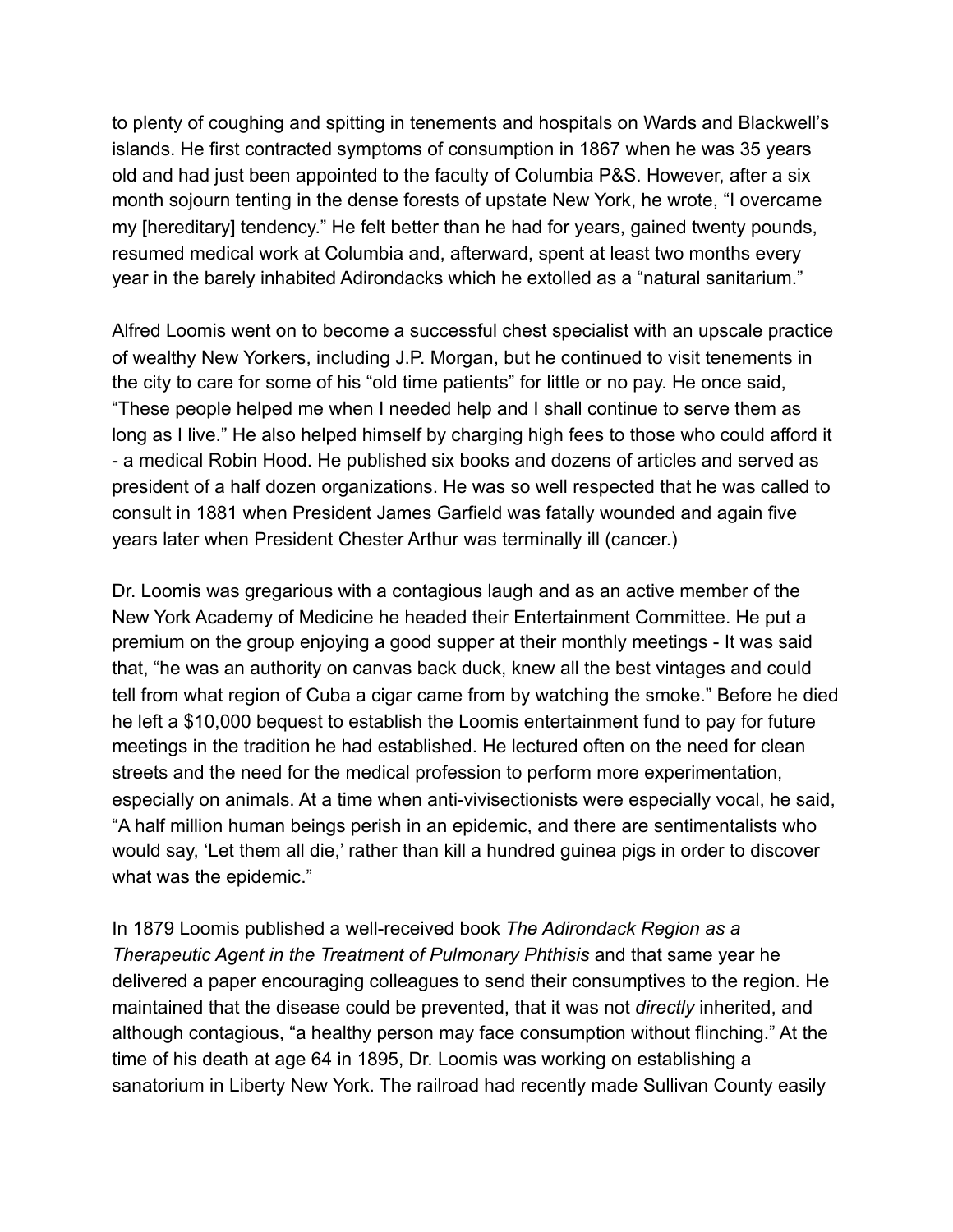accessible to New York City and Loomis had plenty of TB patients in the city. At first, he would send them alternately to the Catskills or the Adirondacks, and when the results favored the Catskills, he raised money to buy 190 acres of land. However, he didn't live to see the project completed. Before construction began he developed lobar pneumonia and died at home within a few days (January 23, 1895.) His friends finished the job - J.P. Morgan donated \$85,000 - and the Loomis Memorial Sanatarium opened its doors about eighteen months after its founder's death.

Like Alfred Loomis, **Edward Trudeau** developed tuberculosis at a young age. He was born in New York City in 1848. After his brother died of TB (just as with Alfred Loomis) he decided to become a doctor and graduated from P&S in 1871. But two years later he began suffering from fevers and weakness and was given less than six months to live. Trudeau was an avid hunter and fisherman and was told to live outdoors and ride horses. He believed that he'd inherited a passion for outdoor living from his father who had abandoned both his medical practice and his family to join the western expeditions of John James Audubon and John Fremont. The father he hardly knew seemed to be a dashing woodsman so he left his wife and two children and with a friend headed north to the virgin forests of the Adirondacks. As he later recalled, "If I had but a short time to live, I yearned for surroundings that appealed to me, and it seemed to meet a longing I had for rest and the peace of the great wilderness."

When he arrived at the small Paul Smith hotel in Franklin County, Trudeau had to be carried up to his room, but the food was wholesome and the guides would prop him up in a canoe, hand him a rifle and they'd go hunting - when he shot a buck he was convinced that he was on the road to recovery. And indeed, within three months his health returned and he gained weight, but every time he returned to New York City he would relapse - seven times in all. In June 1873 Trudeau returned again to the Paul Smith hotel, this time taking his family, and it was then that he first met Alfred Loomis. As Loomis recalled, young Trudeau was emaciated, feverish and had a productive cough. He advised him to stay for the winter which was considered risky because conventional wisdom was that the damp, cold might be fatal. But Loomis believed that the pure air and resins from evergreen trees was therapeutic - and anyway, he felt that the young man was so far gone that he might as well die in his favorite locale. But once again his condition improved.

By 1880 Trudeau had recovered enough for him to buy a home and set up a practice in Saranac Lake where two years later he founded the Adirondack Cottage Sanitorium to care for early cases of TB, especially for the working poor. His first two patients were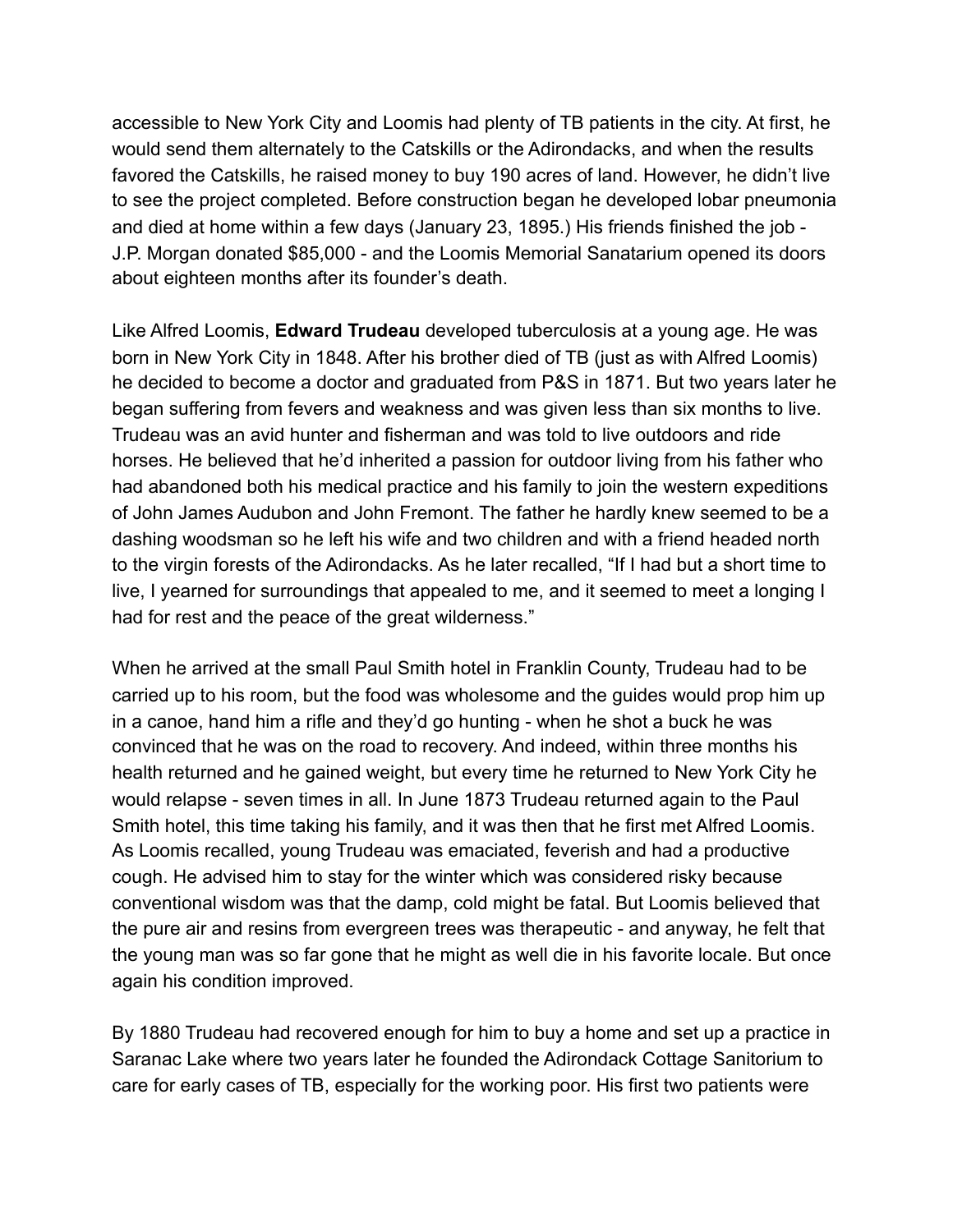referred by Dr. Loomis who agreed to lend his "great name" and expertise, as well as to examine free of charge, prospective patients in New York City. Loomis also served on the three member Board of Trustees.

Trudeau wrote, "It is not so much where the consumptive lives as how he lives…the pulmonary invalid cannot be left to his own devices as to his mode of life in any climate. A life spent entirely out of doors, in any kind of weather, good and abundant food and rest and discipline, are the all-important factors to utilize in bringing about a cure." Adopting the established German approach, Trudeau persuaded his first patients "to sit most of the day" - as he later recalled, "This was, as far as I know, the first attempt in America at applying the sanitarium rest and open-air method….and the principles of treatment have gained acceptance over the entire land."

In 1887, on one of his trips to America, the Scottish writer Robert Louis Stevenson was feared to be coming down with TB and spent a winter in Saranac Lake under Dr. Trudeau's care. He wrote several stories there and here's a little of what he had to say in a letter he sent to the *New York Evening Post* about his time there:

 *I was struck to observe the other day, in more papers than one, great praise of the new system of treatment in phthisis, and great lamentation that no establishment on this principle should yet exist in the United States. These complaints read to me very strangely in this place, where I am almost within sight of the 'Adirondack Cottages for the Treatment of Pulmonary Disease'. In that establishment patients enjoy the advantages of this harsh but pure and antiseptic air, of pleasant lodging in fine scenery, of a generous diet, continual open air and carriage exercise, and in case of necessity, treatment in the pneumatic cabinet, all at the remarkable figure of \$5 a week. It is plain these cottages are run at a loss, and the deficiency must be supplied among the rich and generous. And how shall this continue to be accomplished if even the newspapers are ignorant of their existence?* 

Later Stevenson spent two winters in Davos before traveling to Samoa where he died from TB at the age of forty-four. Maybe he should have returned to Saranac Lake.

When Robert Koch first published his findings in 1882, Trudeau obtained a translation, read it over and over, taught himself to perform Koch's staining methods and repeated his experiments in a tiny laboratory which was the first of its kind in the United States exclusively for TB research. He studied the disease in rabbits that he'd trapped in the forest, but when Trudeau tried to interest Loomis in Koch's exciting work, the older man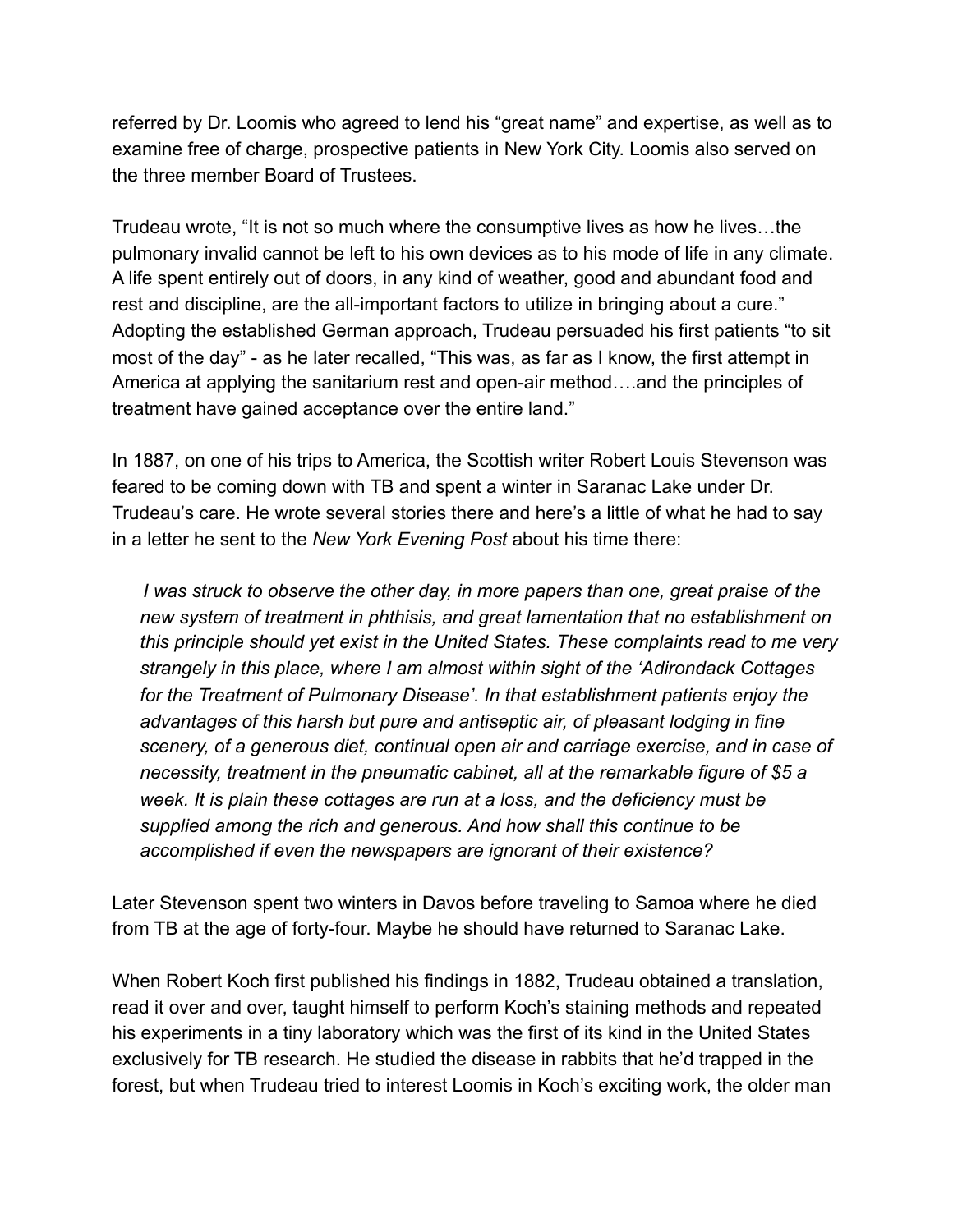said that "he didn't believe much in germs." Nevertheless, in 1887 when Loomis arranged for Trudeau to present a paper at a major medical meeting in Baltimore, the inexperienced young doctor got stage fright and fainted - so his mentor delivered the paper in his stead to loud applause - afterward he told Trudeau "That was a good paper." In 1910 Trudeau wrote, "Thanks to animal experimentation, we know today that tuberculosis is not inherited; that it is communicable and, therefore, preventable; and that in its earlier stage it is curable." Alas not for him. After years of holding himself up as a model of recovery, Trudeau died of tuberculosis in 1916, more than four decades after he first contracted the disease.

Another alumnus of Trudeau's facility was a Canadian thoracic surgeon Norman Bethune. He was a brilliant maverick - moody, and obsessed with work. After hours he led a sybaritic life and drank excessively, until in 1924 at age 34 he developed severe pulmonary tuberculosis. When he signed in to Trudeau's sanitarium he was prepared to die - but he didn't - and after about two years of convalescing he read in a medical journal about a new technique of lung compression that offered a second chance. After several pneumothorax procedures he made a miraculous recovery and went on to become one of Canada's leading thoracic surgeons. Dr. Bethune was a passionate advocate of thoracoplasty, which was surgical crushing of the rib cage in order to compress the underlying infected lung. Once recovered he resumed his unorthodox lifestyle, but during the Depression he became disenchanted with organized medicine's failure to address inequalities in health care. After an extended visit to Russia in 1935, he joined the Communist Party and then sailed for Spain to fight in the Civil War - and after that - he travelled to rural China where he led Chairman Mao's medical corps as they were holed up in a mountain enclave. He had many adventures but died of sepsis after nicking his finger while operating under filthy battlefield conditions. Norman Bethune became a great hero to the Chinese although his name is barely known in the West.

## **PUBLIC HEALTH**

Historian Sheila Rothman has written that Koch's identification of the tubercle bacillus revolutionized both the medical and social history of the disease. Doctors, public health officials and administrators all were eager to establish their authority and imposed an unprecedented degree of regulation on the lives of Americans who'd contracted TB. A massive educational campaign began to teach everyone the new lessons of hygiene and Alfred Loomis and Edward Trudeau were leaders in this historic development.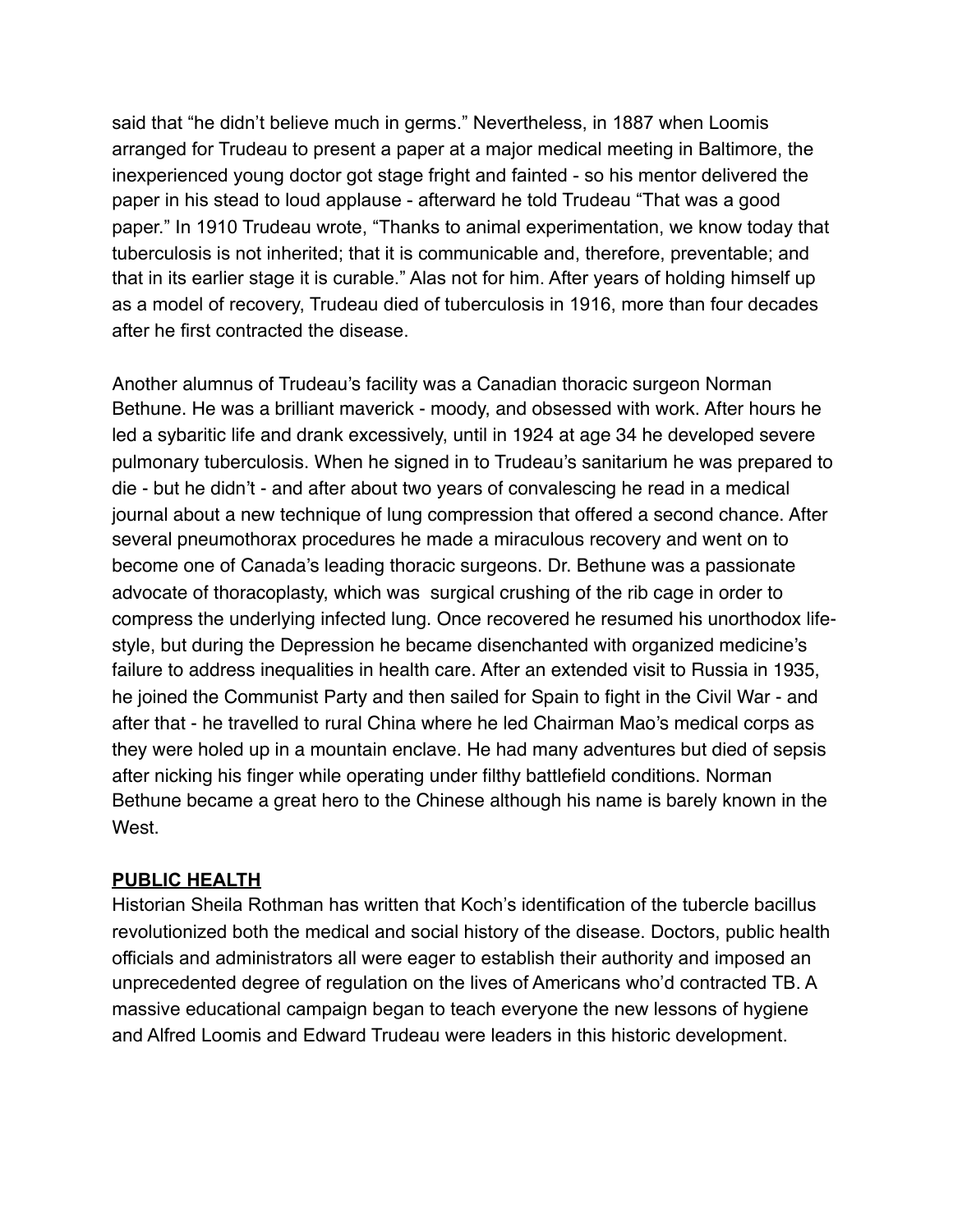In this country during the 19<sup>th</sup> and early  $20<sup>th</sup>$  centuries, TB was responsible for about one in five of all deaths - rich and poor, city or farm, young and old. Nearly half died, more than 100,000 every year – not all at once but one at a time. And when it finally was proven to be contagious, the government became actively involved in prevention – there were mandatory chest X-rays, child-labor laws and pasteurization of milk. It was necessary for all people, not only patients, to take responsibility for their general behavior – no spitting in public places, being frugal, temperate and disciplined in all things. When Lawrence Flick organized the first antituberculosis society in the United States in 1892, he warned against "consumptive tailors, cooks and waiters, candymakers" - people in all walks of life were potential spreaders of germs. There were multiple rules: beware of licking stamps, handling money, putting baby's on the floor. Blankets on beds in hotels and Pullman cars should be covered by clean sheets turned down two feet from the top.

Entrepreneurs built sanatoria in the Catskills and in California, Colorado and in the southwest. By 1900 there were 34 private and public facilities in the United States and by 1925 there were 536 with nearly 700,000 beds. There was no single approach to treatment. Superintendents at some sanatoria preferred total rest but couldn't agree about how much or what to feed their patients. At Saranac Lake residents had to spend hours reclining in chairs on the broad porches that encircled each of twenty so-called "rest cottages." They ate three large meals a day and had to maintain a strict moral code - no drinking, smoking, spitting or cursing. Emphasis was directed more on their behavior than on the tubercle bacillus. At the Loomis Sanitorium patients weren't coddled either. They were told that "If you expect to get well you must work for it." Many were put to forestry work, mowing lawns and road-building.

The National Tuberculosis Association was founded in 1904 and before long there were more than 1,300 local and state groups - all of them conducting aggressive hygienic campaigns to discourage spitting and covering your mouth when coughing, using individual drinking cups and dishes and breathing fresh, clean air; many moved west. In 1907 the Association began selling Christmas Seals which were the first direct mail fundraisers. The movement had a religious-like fervor, but was based on growing respect for science; through education the public would be shown the "light." Now everyone could join the fight. Scientists were seen as modern-day saints and an exhibition in 1909 proclaimed "The two emancipators: Lincoln wiped out slavery. Science can wipe out consumption." Public health measures had transformed personal habits and made it a moral imperative to feel responsible for preventing the spread of infection. And in truth, the slow decline of TB probably owed more to such measures as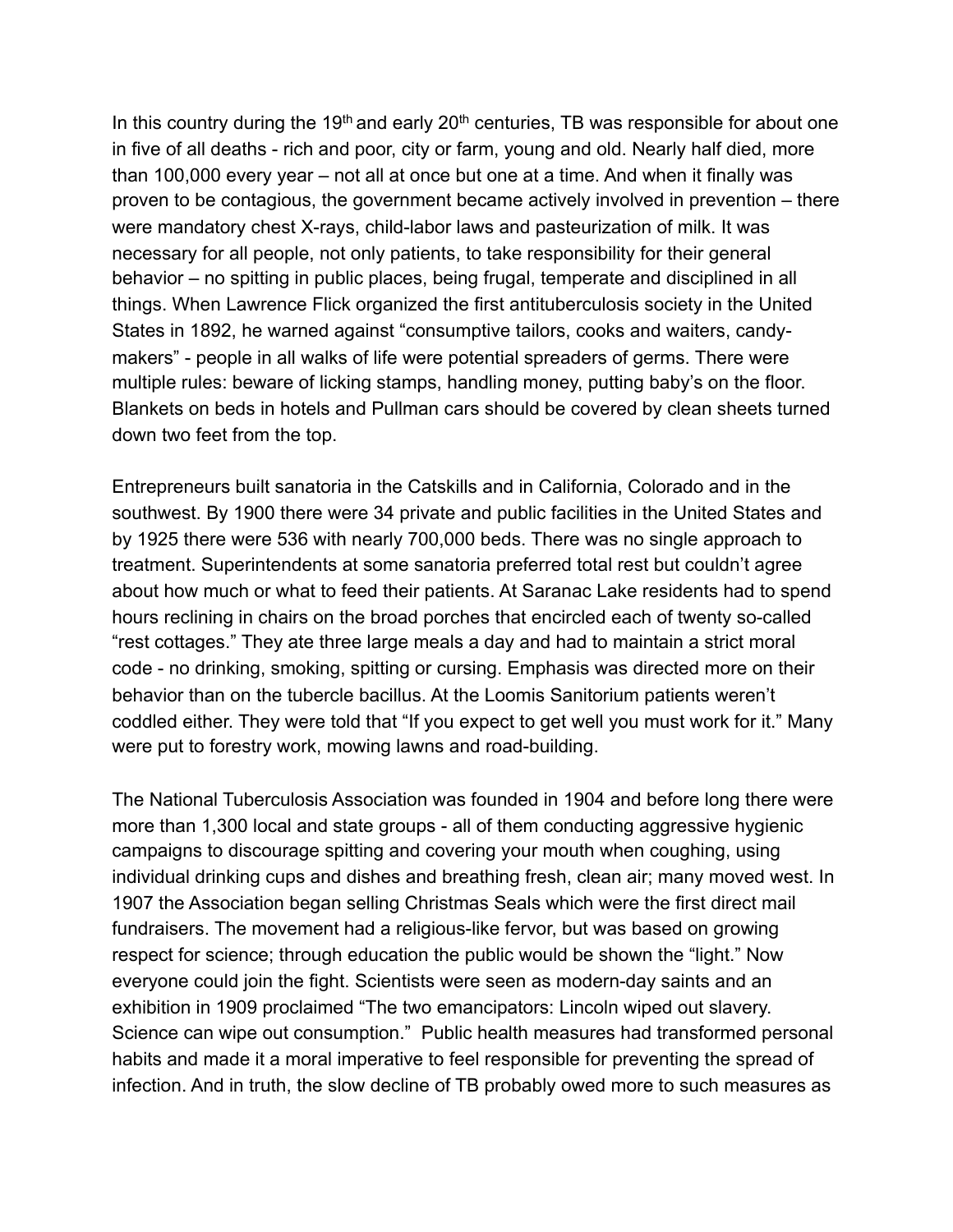improved nutrition, housing reform and slum clearance than to medical interventions at least until the discovery and availability of effective antibiotics in the 1940s.

## **BERGEN PINES**

In 1906 The New Jersey Association for the Relief and Prevention of Tuberculosis initiated legislation which permitted counties to establish their own isolation hospitals and sanatoria for underprivileged people. In 1916 the Bergen Isolation Hospital, soon to be renamed Bergen Pines, opened in Paramus. A promotional brochure described the location as being "on a high level plateau in the midst of a rich farming district [that] affords those four essentials, rest, fresh air, sunshine and good food." During the 1920s and 1930s about 80% of the patients had TB. They were exhorted to be cheerful and optimistic even though the average length of stay for tuberculosis in 1937 was 405 days; some stayed for several years.

I worked at Bergen Pines for many years in various capacities and became interested in its past history. I found old records that described what life was like in the early years when most patients were tubercular. They were isolated both physically and emotionally and made to feel like pariahs or social lepers. One recalled, that no visitors were allowed - or, "If you did come to visit, you had to approach the patients from the outside porches and talk through a closed window that did not open. The hospital staff did everything that they could to discourage visitors." They were told that if they wanted to win the fight against tuberculosis they had to obey the rules of the game - "not because they are rules, but because there's a reason behind these rules, and if he doesn't actually like it, he has to obey cheerfully and pleasantly and without too much kicking against the thorns." Although chest specialists advised three or four years for best results, many patients couldn't tolerate the program and signed out before they were considered "cured." Many of those who remained joined a subculture that defied the strict rules; one form of defiance involved sexual relationships between patients for which the euphemism "cousining" was used. If nothing else, it relieved the monotony.

The healing properties of sunlight had been proclaimed for thousands of years, but with the advent of electricity it seemed that nature could be improved upon by using high power ultraviolet lamps. At Bergen Pines dozens of patients lay on parallel litters, their bare bodies exposed to the bright light while wearing goggles to protect their eyes. Starting in 1930, so-called "sun-starved" children from inner cities who had positive skin tests but no symptoms yet were admitted to a special unit called the "Preventorium." Every day between 20 and 30 malnourished youngsters at a time received "sun baths," also known as "heliotherapy." Under the stern eye of a nurse, they would lay under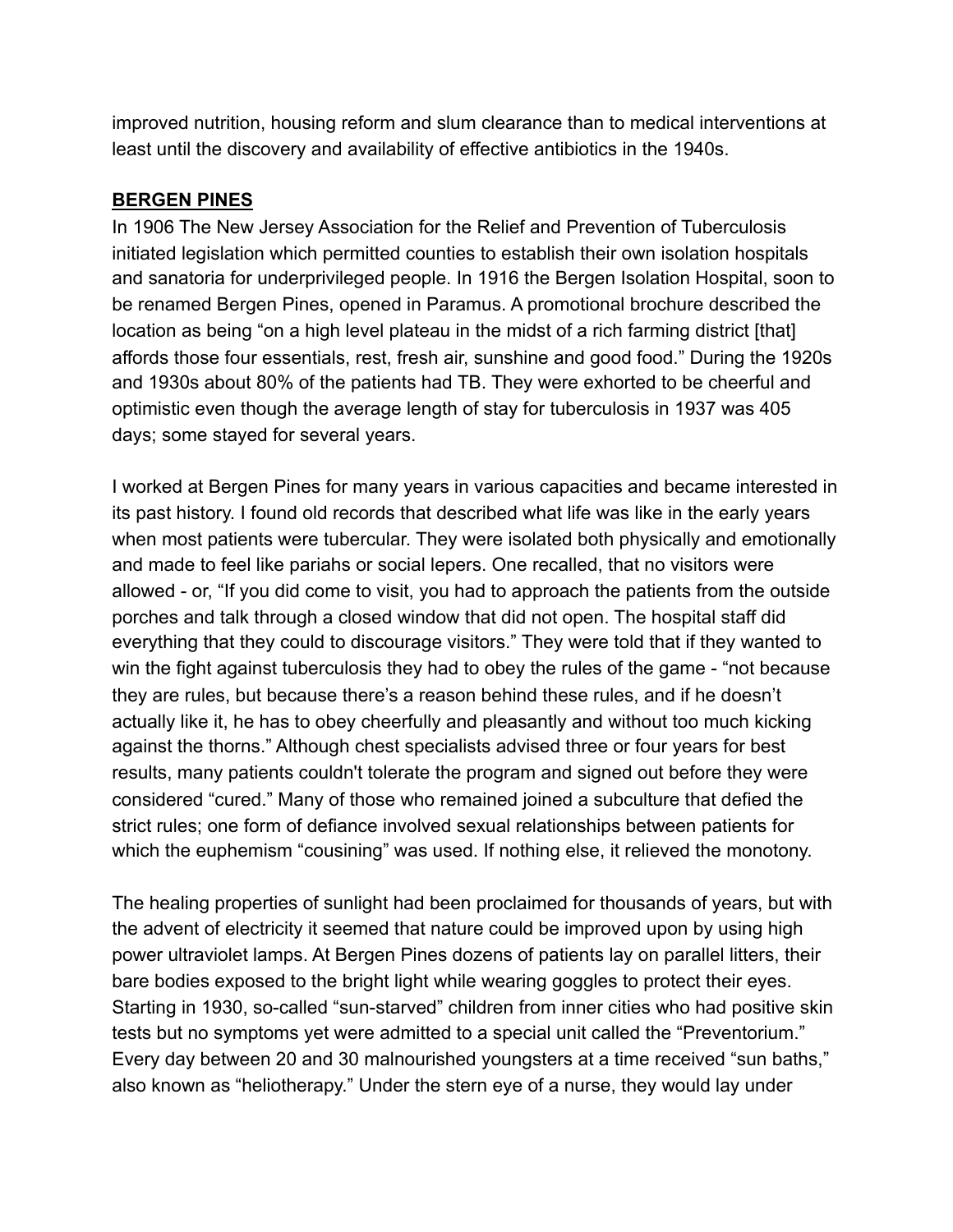Alpine sun lamps in order to boost their resistance - at least afterward they no longer looked pale, but I wonder how many later developed skin cancer? There was no followup.

## **DRUG TREATMENT**

Selman Waksman was born in a tiny Ukrainian shtetl in 1888, fled anti-Semitism as a young man and immigrated to America. He was offered a job at the Rutgers College of Agriculture where he obtained his doctoral degree and went on to have a brilliant career as a soil bacteriologist. In 1939, anticipating World War II and the need to combat disease, he changed the focus of his research which led him to isolating streptomycin. In 1941 he was almost fired by Rutgers in a budget move because he was getting \$4,600 a year and he was said to be just "playing around with microbes in the soil." Streptomycin was the first effective drug against tuberculosis. It became widely available in 1947 and for his work Waksman won the Nobel Prize in 1952. But there was a nasty postscript to this.

Although Waksman was the undisputed head of the project, it was a young doctoral student working under him by the name of Albert Schatz who did the fundamental research that led to the discovery. He worked in a tiny basement laboratory but was the one who showed that the drug killed the bugs growing on petri dishes. Not only did Schatz not get a share of the Nobel Prize or public recognition, he didn't get a penny of the royalties. So he sued and was awarded 3% of the profits which amounted to \$125,000. It was a pyrrhic victory though because Schatz was blackballed and never held an important academic position in his subsequent career. There was a principal involved - to what extent do those working under the department chair get credited and other department chairmen sided with Waksman - not the junior man. Whoever deserved the credit for its discovery the trouble with streptomycin was that it had to be injected and also that the disease wasn't permanently cured, but just temporarily controlled. The maximal dramatic effect was limited to the first one or two months but by four months 90% of treated patients were coughing up active germs again that now were resistant to streptomycin. In 1951 three doctors at the Sea View Tuberculosis Hospital on Staten Island set out to find an oral treatment. The hospital had opened in 1913 when the disease was the city's leading killer. By the 1920s more than 1,000 patients were housed in eight four-story pavilions; they "took the cure" exposed to the elements even in winter. During the 1930s more than 30,000 patients had several liters of air injected into their chests twice a week in order to collapse their lungs - so-called pneumothorax.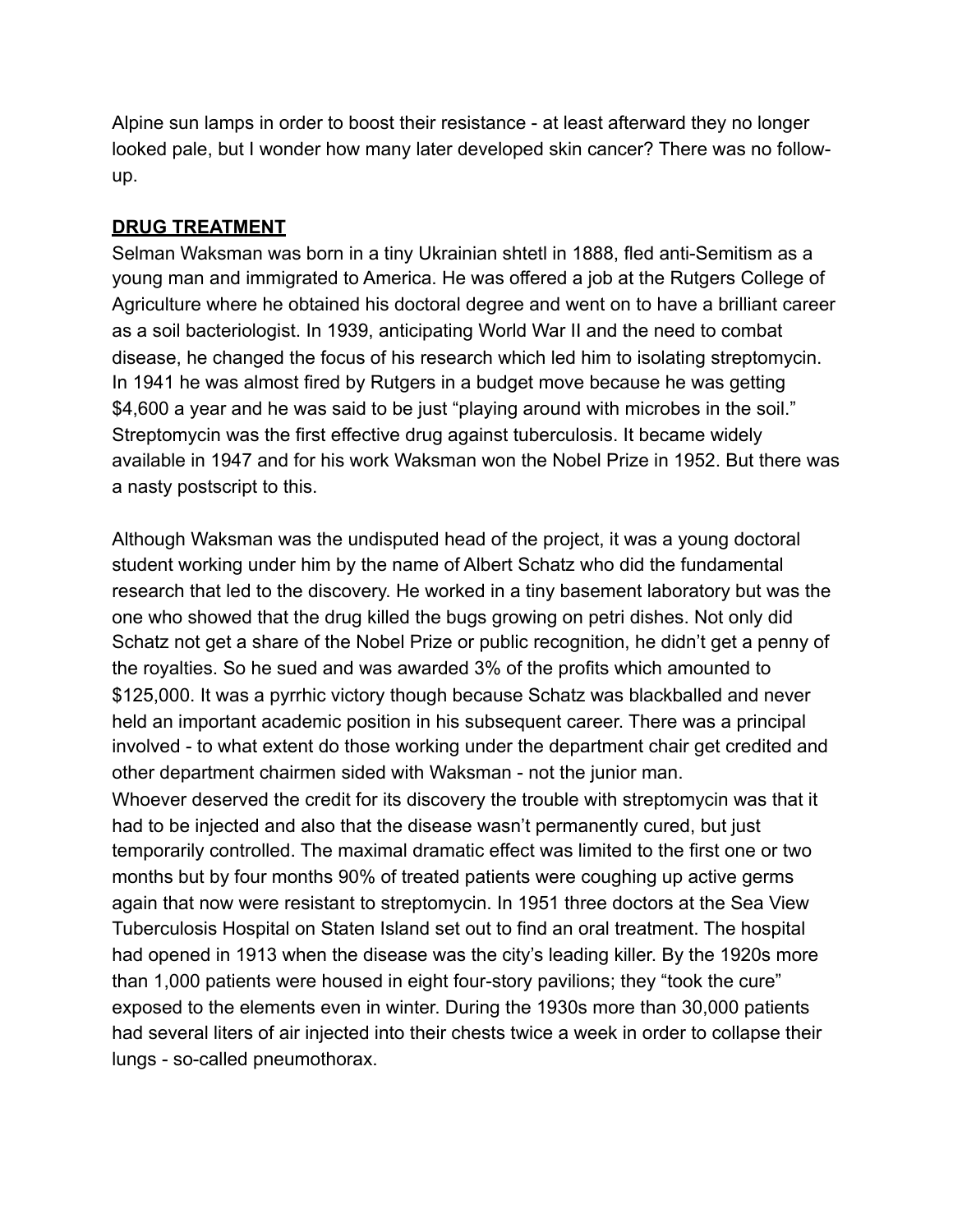The doctors at Sea View began by treating 175 tubercular patients who were close to death with two related drugs - isoniazid and iproniazid. Their published results appeared in 1952 and three years later the three researchers shared the Lasker Award sometimes called America's Nobel Prize. Eventually, the optimum treatment was a combination of three drugs - and sometimes more. One of the three researchers on Staten Island was young Irving Selikoff who went on to discover asbestosis and introduced the specialty of environmental medicine. Isoniazid became the primary drug treatment for TB but iproniazid was toxic to the liver.

However, the investigators at Sea View noted an interesting side effect: many of those who received iproniazid reported increased energy and a sense of well-being. A few years later Dr. Nathan Kline working near here at Rockland State Hospital studied this effect on depressed patients and as a result of his work won the Lasker Award for discovering antidepressants. In fact, Dr. Kline won the Lasker Award twice - the other time for discovering tranquilizers -and again, the research was done right here in Orangeburg. Although the success of drug therapy for TB was dramatic, it spelled the demise of the sanatoria. Bergen Pines became a general hospital after the end of World War II, Trudeau's sanitarium in Saranac Lake closed in 1954 and the last patient was discharged from Sea View in 1961.

# **WHAT ABOUT ROCKLAND COUNTY?**

In 1898, Dr. Paul Gibier, who had been a disciple of Louis Pasteur in Paris, opened a farm in Suffern where, in addition to producing serum from horses to treat various diseases, he treated tubercular patients. In 1918 the Summit Park Sanitorium was erected in Pomona. There was a state law which provided that counties with a population of 35,000 or more must establish and maintain a hospital for persons suffering from tuberculosis and Summit Park was the first such mandated facility. The original two story frame structure accommodated 46 patients who lay bundled up on open, unheated porches for hours in all weather. It grew and grew and by the 1930s was said to be one of the finest institutions of its type in the country. In 1942 Dr. Robert L. Yeager was made Superintendent and led the hospital through both good and bad days for 42 years. But with the advent of drug therapy, its role changed and in 1977 the former sanitarium changed its name to the Summit Park Hospital and Nursing Care Center. After decades of decline and mismanagement, it finally closed at the end of 2015 after 96 years.

# **CONCLUSION**